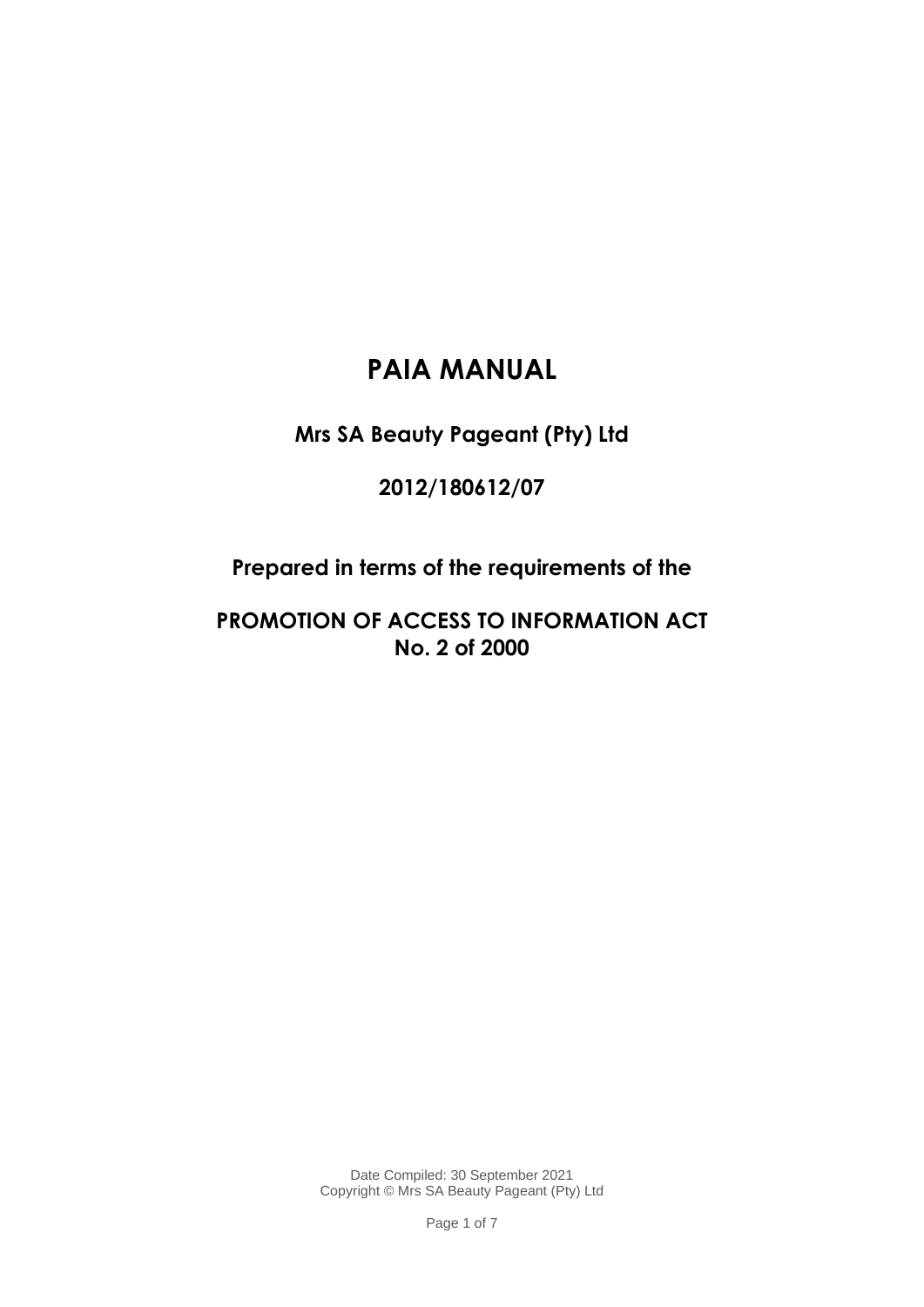## **1. INTRODUCTION**

The Promotion of Access to Information Act 2 of 2000 ("PAIA" or "the Act") gives effect to the constitutional right of access to any information held by the state and any information that is held by another person and that is required for the exercise or protection of any rights. The Protection of Personal Information Act 2013 has amended the PAIA and also requires from private bodies to disclose certain information through the relevant organisation's PAIA Manual.

Specifically, section 51(1) of the Act, read with the Protection of Personal Information Act of 2013, requires a private body to compile a manual that must contain information as specified and required by both PAIA and POPI. In addition, the PAIA manual must set out the formal procedure that a person must follow in order to request to view, update or delete personal information held by the private body.

In this context, a "private body" is defined as any natural person who carries or has carried on any trade, business, or profession, but only in such capacity or any partnership which carries or has carried on any trade, business or profession or any former or existing juristic person (ie. any company, close corporation, or business trust).

This organisation falls within the definition of a "private body" and this Manual has been compiled in accordance with the said provisions and to fulfil the requirements of the Act.

In terms of the Act, where a request for information is made to a body, there is an obligation to provide the information, except where the Act expressly provides that the information may not be released. In this context, Section 9 of the Act recognises that access to information can be limited. In general the limitations relate to circumstances where such release would pose a threat to the protection of privacy, commercial confidentiality, and the exercising of efficient governance.

Accordingly, this manual provides a reference to the records held and the process that needs to be adopted to access such records.

**All requests for access to information (other than information that is available to the public) must be addressed to the Head of the Business named in section 2 of this Manual.**

## **2. BUSINESS AND CONTACT DETAILS**

**Name of Business:** Mrs SA Beauty Pageant (Pty) Ltd **Head of Business:** Ms Joani Johnson **Position:** CEO **Postal Address:** No 2, 13th Avenue, Parkhurst, Gauteng, 2193 **Physical Address:** No 2, 13th Avenue, Parkhurst, Gauteng, 2193 **Phone Number:** 0824028219 **Email Address:** marlene@mrssouthafrica.co.za **Website:** https://www.mrssouthafrica.co.za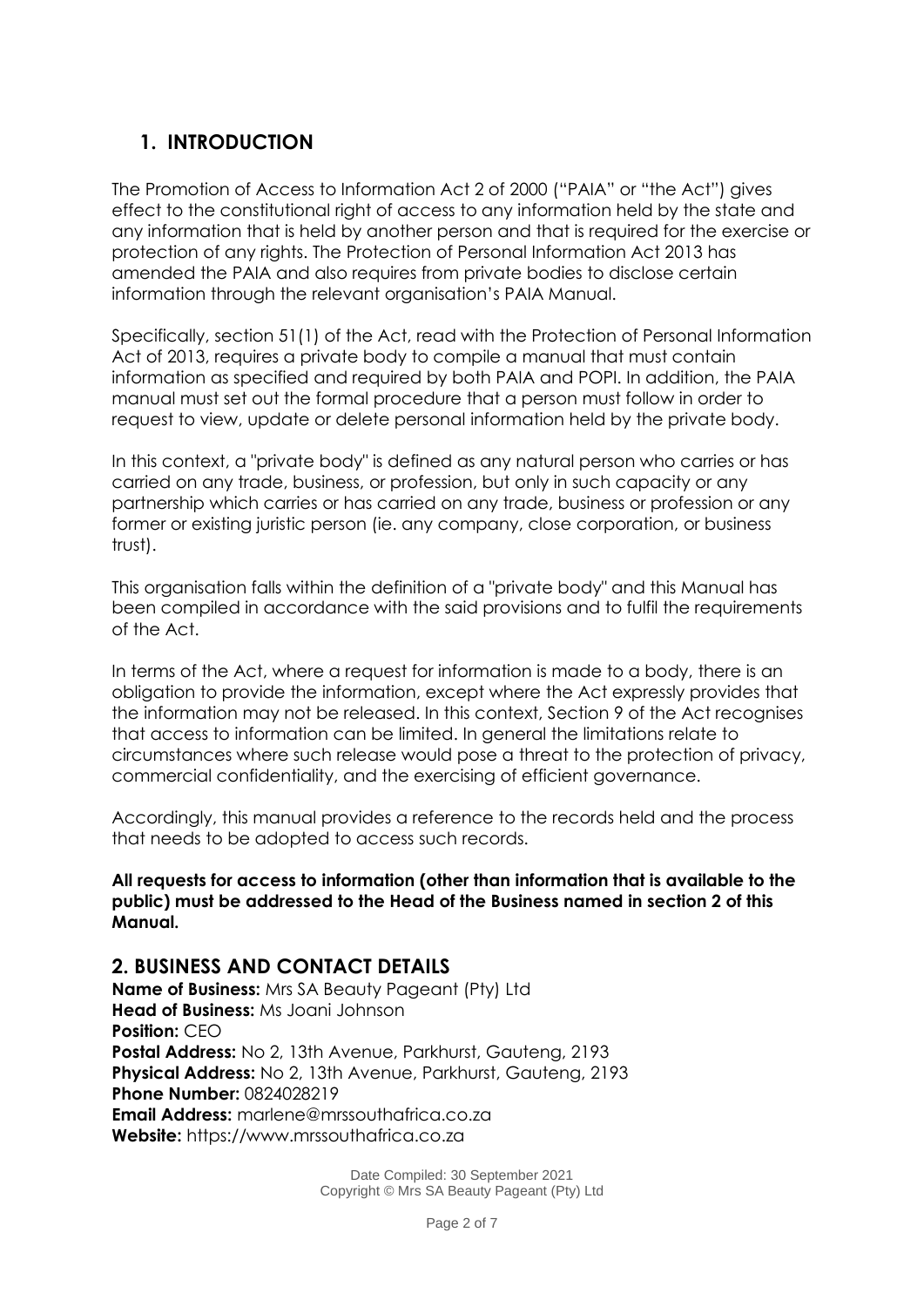## **3. SECTION 51(1) OF THE PROMOTION OF ACCESS TO INFORMATION ACT (THE ACT)**

3.1 The Act grants a requester access to records of a private body, if the record is required for the exercise or protection of any rights. If a public body lodges a request, the public body must be acting in the public interest.

3.2 Requests in terms of the Act must be made in accordance with the prescribed procedures, at the rates provided. The forms and tariff are dealt with in regulations 6 and 7 of the Act.

3.3 Requesters are referred to the Guide in terms of Section 10 which has been compiled by the South African Human Rights Commission, which will contain information for the purposes of exercising Constitutional Rights. The Guide is available from the SAHRC.

The contact details of the Commission are:

**Postal Address:** Private Bag 2700, Houghton, 2041 **Telephone Number:** (011) 877 3600 **Fax Number:** (011) 403 0625 **Website:** www.sahrc.org.za **Email:** lidlamini@sahrc.org.za

## **4. RECORDS AVAILABLE IN TERMS OF SECTION 52(2) OF THE ACT**

Not applicable.

## **5. RECORDS THAT ARE HELD AT THE OFFICES OF THE BUSINESS**

The following is a list of records that are held at the business's office:

#### **Statutory Records:**

At present these include records (if any) held in terms of:

- Basic Conditions of Employment 75 of 1997
- Compensation for Occupational Injuries and Health Diseases Act 130 of 1993
- Financial Intelligence Centre Act 38 of 2001
- Income Tax Act 95 of 1967

#### **Human Resources**

- Employee Records
- Employment Contracts
- General Correspondence
- Remuneration Records and Policies
- Statutory Records

#### **Operations**

- Contracts
- General Correspondence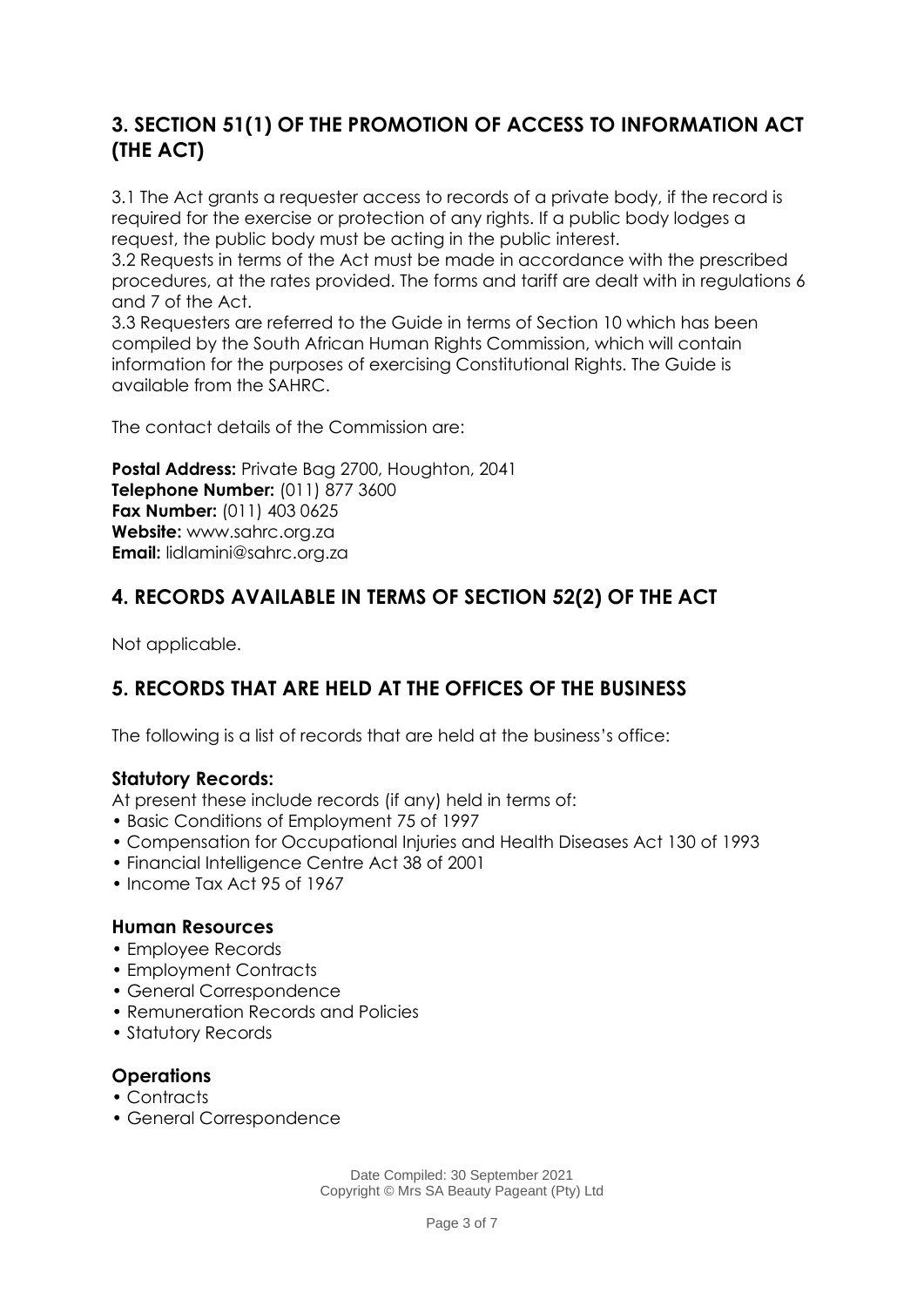### **Finances**

- Annual Financial Statements
- Banking Records
- Budgets
- General Correspondence
- Purchase and Order Information
- Employment Equity Act 55 of 1998
- Tax Records (company and employee)

### **Information Technology**

• IT Policies and Procedures

#### **Purpose of Processing**

• Historical record keeping, research and recording statistics necessary for fulfilling your business objectives.

- Keeping of accounts and records
- Marketing and advertising
- Monitoring, maintaining, and managing our contractual obligations to customers, clients, suppliers, service providers, employees, directors and other third parties
- Obtaining information necessary to provide contractually agreed services to a customers and clients
- Staff administration
- Verifying information provided to us

#### **Categories of Data Subjects**

- Our stakeholders
- Promotion of Access to Information Act 2 of 2000
- Value Added Tax Act 89 of 1991

## **6. PROCESSING OF PERSONAL INFORMATION**

#### **Categories of Personal Information processed**

#### **Natural Persons**

- Names
- Physical and postal addresses
- Date of birth
- ID number
- Nationality
- Gender
- Confidential correspondence
- Email address
- Telephone number

#### **Juristic Persons**

• Names of contact persons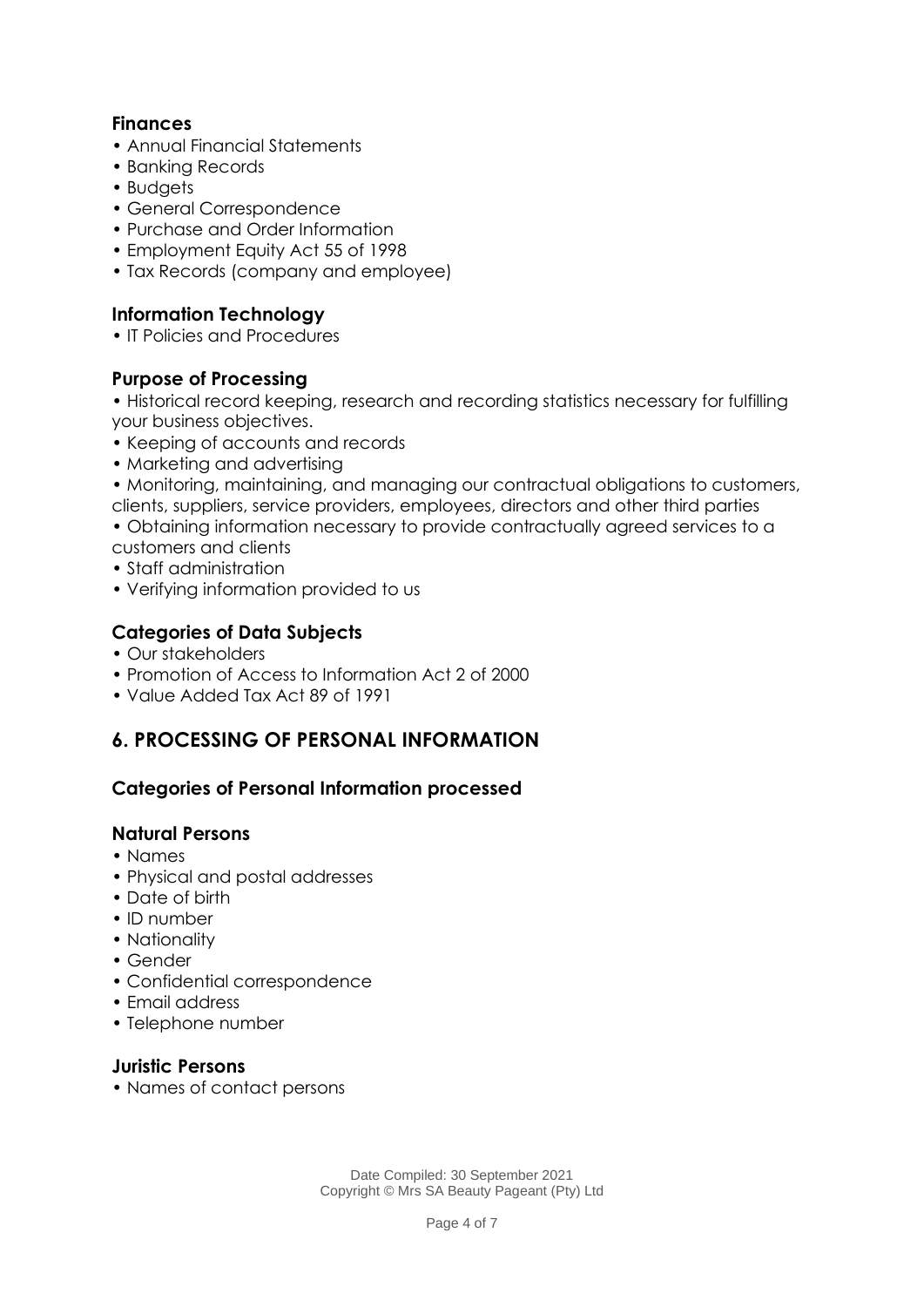### **Categories of special information processed**

• Not Applicable – we do not collect special information outside of standard supporting documents.

#### **Possible Recipients of Personal Information**

- Employees of the organisation
- Suppliers, service providers, vendors, agents and representatives of such entities

#### **Trans-border / cross border flows of personal information**

It may be required from time to time need to share personal information of data subjects with third parties in other countries. Any sharing of personal information of data subjects with third parties in other countries will be done only if the recipient of the information is subject to a law, binding corporate rules or binding agreement which provide an adequate level of protection which effectively upholds principles for reasonable processing of the information that are substantially similar to the conditions for the lawful processing of personal information relating to a data subject who is a natural person and, where applicable, a juristic person, as set out in the Protection of Personal Information Act and the data subject consents to the transfer. Any such transfer will have to be shown to be necessary for the performance of a contract between the data subject and the recipient in question, or for the implementation of precontractual measures taken in response to the data subject's request.

#### **General Description of Information Security Measures**

Up to date technology is employed to ensure the confidentiality, integrity, and availability of the Personal Information under our care.

Measures include:

- Acceptable usage of personal information
- Access control to personal information
- All third parties with whom any contract exists are required to ensure that appropriate security, privacy and confidentiality obligations are observed.
- Computer and network security including Firewalls, Virus protection software and update protocols
- Governance and regulatory compliance
- Physical security

We continuously establish and maintain appropriate, reasonable technical and organisational measures to ensure that the integrity of the Personal Information which may be in our possession or under our control, is secure and that such information is protected against unauthorised or unlawful processing, accidental loss, destruction or damage, alteration, or access by having regard to the requirements set forth in law, in industry practice and generally accepted information security practices and procedures applicable.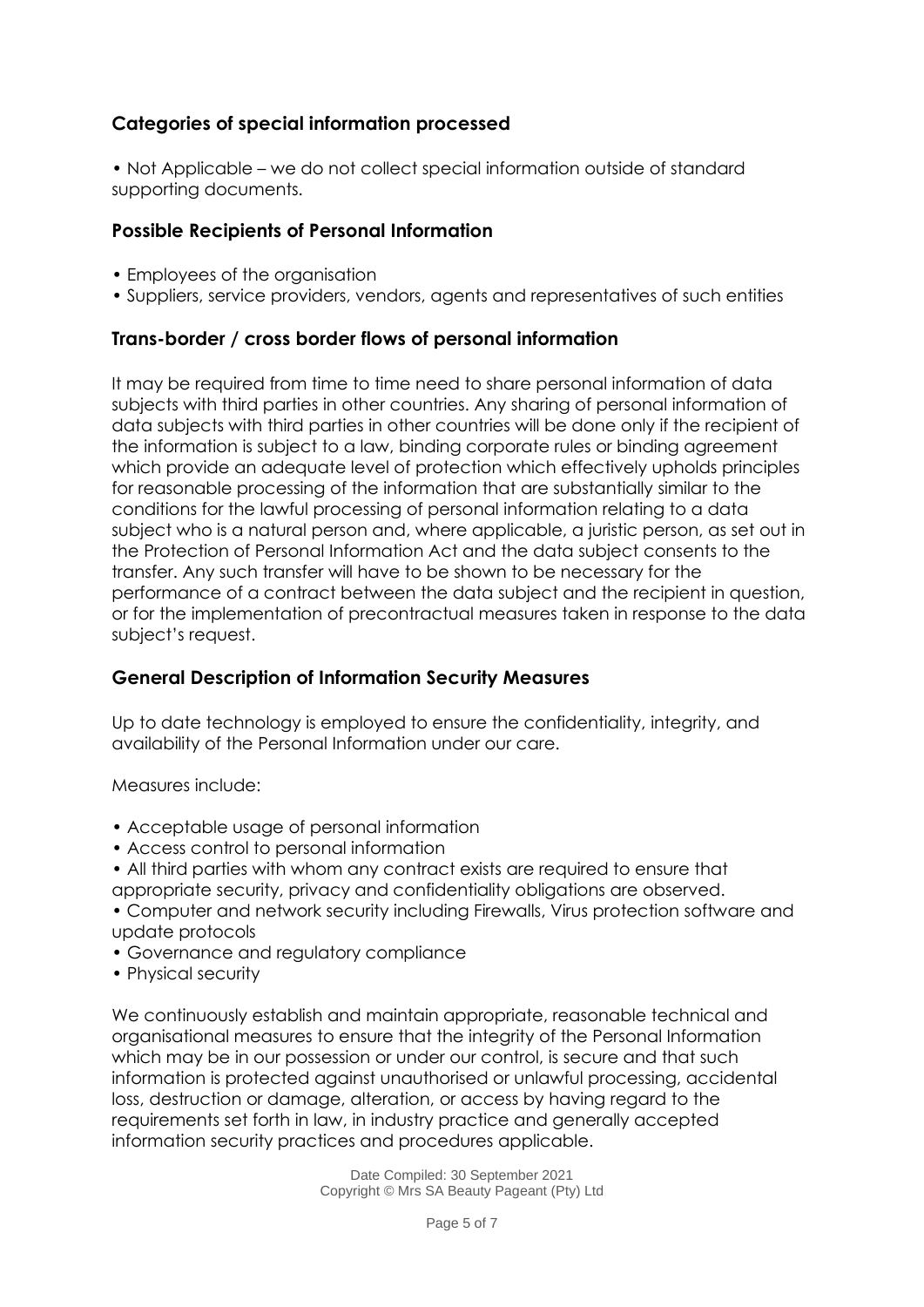## **7. INFORMATION REQUEST PROCEDURE**

• The requester must use the prescribed form to make the request for access to a record. The prescribed form is available from the Head of Business named in Section 2 above. The form is also available from the website of the Department of Justice and Constitutional Development at [www.doj.gov.za](http://www.doj.gov.za/)

• The request must be made to the Head of Business named in Section 2 above. This request must be made to the address, fax number or electronic mail address of the business.

• The requester must provide sufficient detail on the request form to enable the Head of Business to identify the record and the requester. The requester should also indicate which form of access is required. The requester should also indicate if any other manner should be used to inform the requester. If this is the case, please furnish the necessary particulars to be so informed.

• The requester must identify the right that is sought to be exercised or to be protected and must provide an explanation of why the requested record is required for the exercise or protection of that right.

• If a request is made on behalf of another person, the requester must submit proof of the capacity in which the requester is making the request to the satisfaction of Head of Business aforesaid.

• The prescribed request fee must be attached.

• We will respond to your request within 30 days of receiving the request by indicating whether your request for access has been granted or denied.

• Please note that the successful completion and submission of a request for access form does not automatically allow the requestor access to the requested record.

Access will be granted to a record only if the following criteria are fulfilled:

• The record is required for the exercise or protection of any right; and

• The requestor complies with the procedural requirements set out in the Act relating to a request; and

• Access to the record is not refused in terms of any ground for refusal as contemplated in Chapter 4 of Part 3 of the Act.

## **8. DENIAL OF ACCESS**

Access to any record may be refused under certain limited circumstances. These include:

• The protection of personal information from unreasonable disclosure concerning any natural person;

• The protection of commercial information held concerning any third party (for example trade secrets);

• The protection of financial, commercial, scientific or technical information that may harm the commercial or financial interests of any third party;

• Disclosures that would result in a breach of a duty of confidence owed to a third party;

• Disclosures that would jeopardize the safety or life of an individual;

• Disclosures that would prejudice or impair the security of property or means of transport;